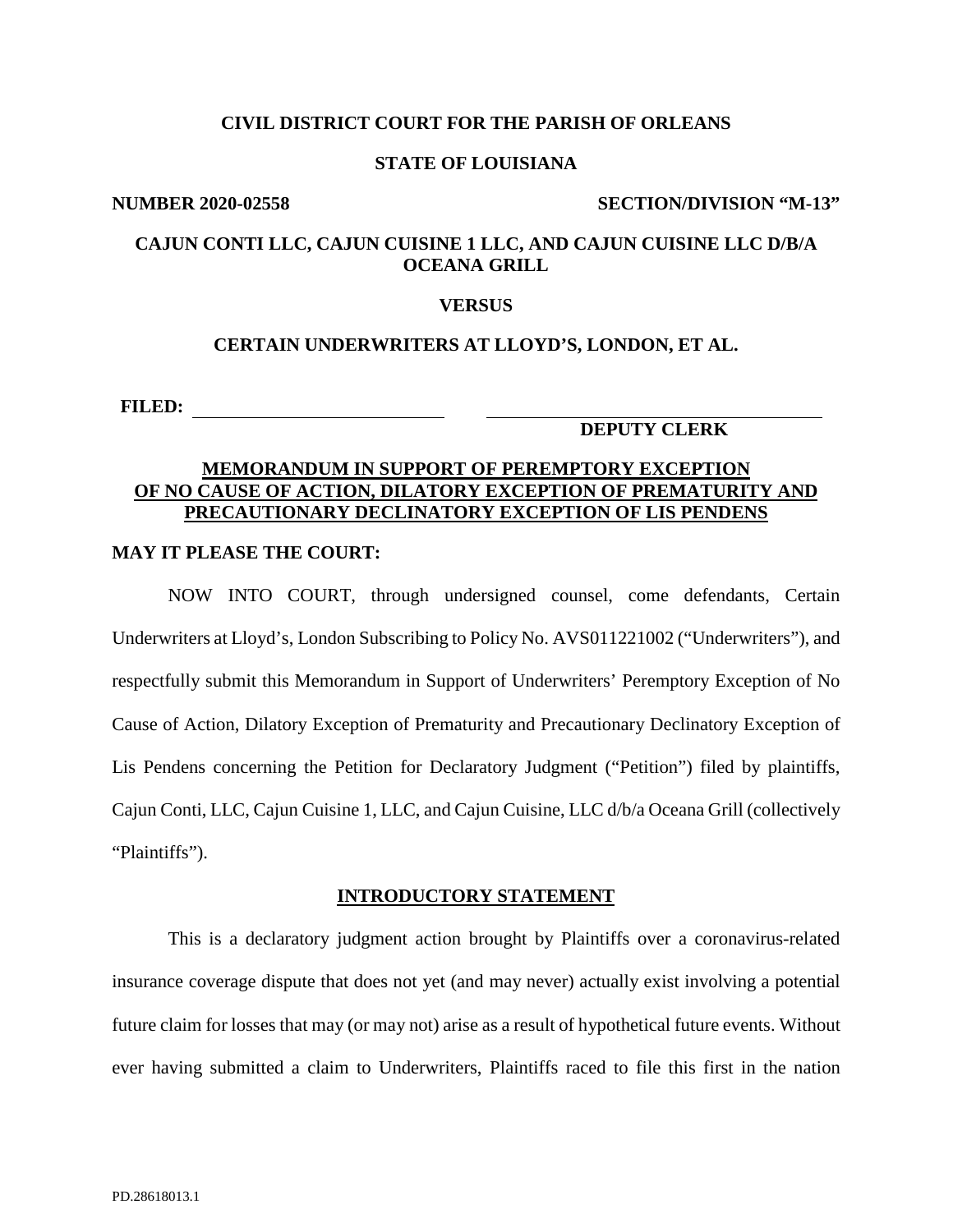declaratory judgment action requesting an advisory opinion as to whether the policy issued to them by Underwriters provides coverage with respect to a hypothetical claim for theoretical losses that Plaintiffs might incur "*in the event* that coronavirus has contaminated the insured premises" and/or "*should* operations cease" at Plaintiffs' business at some unknown time as a result of "any *future* civil authority shutdowns of restaurants[.]" (*emphasis added*). [1](#page-1-0)

This hastily filed lawsuit should be dismissed for at least three reasons. First, the Petition does not present a justiciable controversy (i.e., "an existing actual and substantial dispute, as distinguished from one that is merely hypothetical or abstract,  $\dots$ ")<sup>[2](#page-1-1)</sup> and cannot be maintained because this Honorable Court lacks jurisdiction to decide abstract, hypothetical controversies, or render advisory opinions. Second, Plaintiffs' demand for a declaration of rights under the Policy is premature and not ripe for adjudication because (i) it is premised on the hypothetical theory that Plaintiffs may sustain an unknown loss in the future based on possible events that have not yet and may never occur; and (ii) Plaintiffs filed this suit without first satisfying the loss reporting obligations imposed upon them under their insurance contract. Third, this Honorable Court should decline to render the premature judgment sought by Plaintiffs because any such judgment "would not terminate the uncertainty or controversy giving rise the proceeding." To the contrary, any judgment issued now—based on incomplete, unresolved, and hypothetical facts—would only serve to foster uncertainty, sow confusion, and potentially result in significant prejudice to the parties.<sup>[3](#page-1-2)</sup>

<span id="page-1-1"></span><span id="page-1-0"></span>Pecord at Petition, at  $\P$  34-36 (emphasis added).

<sup>2</sup> *Abbott v. Parker*, 259 La. 279, 249 So.2d 908, 918 (1971), *appeal dismissed,* 404 U.S. 931, 92 S.Ct. 281, 30 L.Ed.2d 244 (1971).

<span id="page-1-2"></span><sup>3</sup> Plaintiffs have previously filed a suit related to a fire against certain underwriters on another policy, *Cajun Conti LL, Cajun Cuisine 1 LLC, and Cajun Cusinie LLC d/b/a Oceana Grill vs. Certain Underwriters at Lloyd's, London and Kenneth Jones,* Suit No. 2019-11354, Section 13, Civil District Court for the Parish of Orleans, State of Louisiana ("the Fire Suit"), which was filed prior to the suit herein. However, at the time this action was filed, the Fire Suit had no reference to *the* issues raised in this matter. Via Second Supplemental and Amending Petition for Damages for Declaratory Judgment, Plaintiffs amended the Fire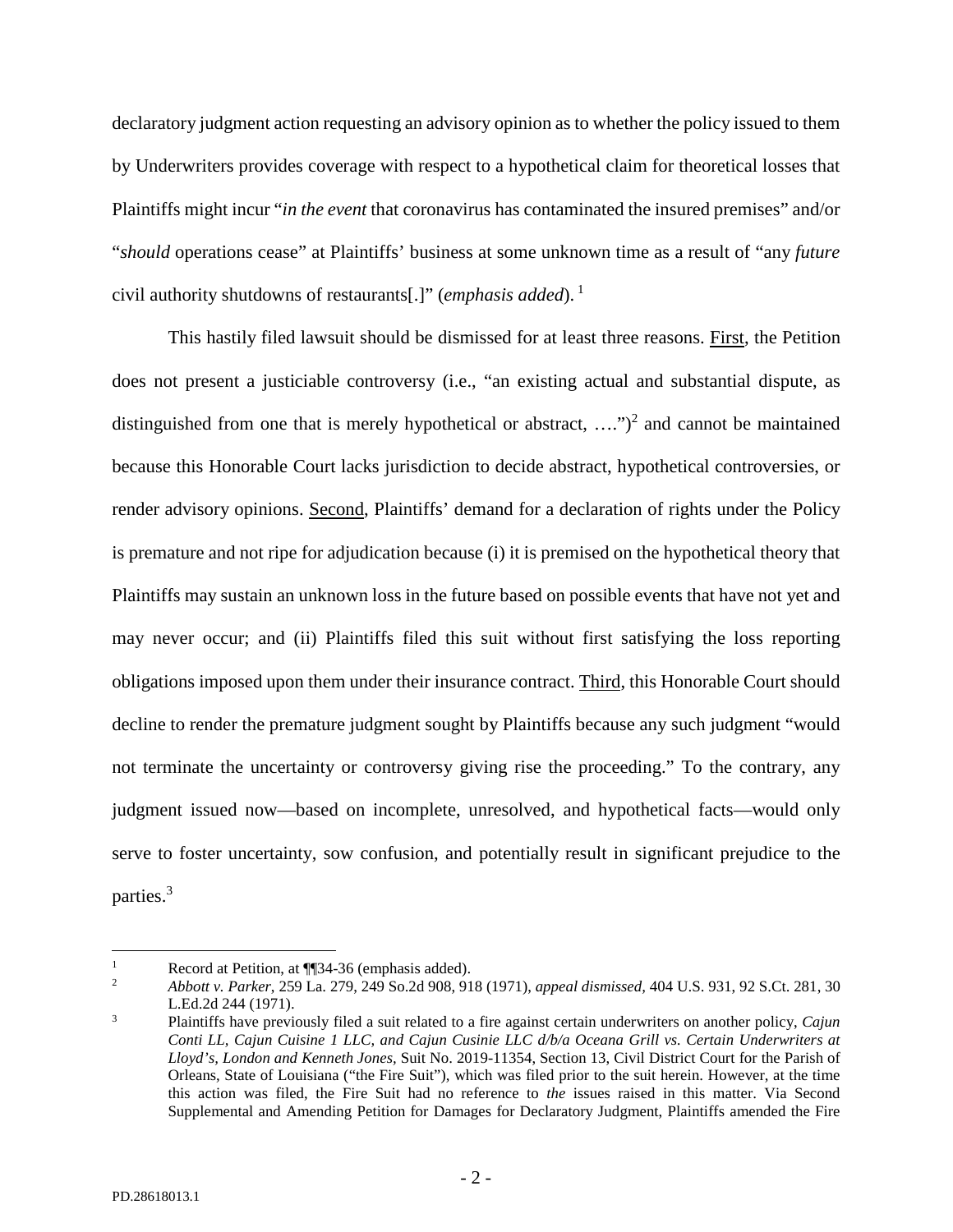## **ALLEGATIONS OF THE PETITION**

On March 16, 2020, Plaintiffs filed the first known lawsuit to have been filed in the United States as a result of COVID-19. Plaintiffs sued Underwriters, Governor John B. Edwards, and The State of Louisiana. As to Governor Edwards and The State of Louisiana, Plaintiffs sought a declaration as to whether certain governmental orders apply to Plaintiffs' restaurant business. Those defendants have since been dismissed. As to Underwriters, Plaintiffs ask the Court to issue an advisory opinion on the scope of insurance coverage available for theoretical losses, which, at the time of filing, had neither been incurred by Plaintiffs nor reported to Underwriters.

Plaintiffs assert Underwriters issued Policy No. AVS011221002 for the period June 30, 2019 to June 30, 2020 (the "Policy"), which policy provides commercial property coverage for Plaintiffs' business and property located at 729, 735, 737, and 739 Conti Street, New Orleans, Louisiana, also known as Oceana Gill (collectively, the "Subject Property"). Plaintiffs do not allege that they submitted a claim to Underwriters as required by the Policy. Nor do they allege that Underwriters have taken any position on coverage (much less an adverse position). Rather, in an attempt to manufacture a controversy where no actual dispute exists, Plaintiffs aver "upon information and belief" that Underwriters "accepted the policy premiums with no intention of providing any coverage due to direct physical loss and/or from a civil authority shutdown due to a global pandemic virus."<sup>4</sup> Plaintiffs do not allege that their businesses have been shut down, nor do they allege that they have sustained any loss or damage. Instead, Plaintiffs purport to seek a

Suit to include reference to the Coronavirus. Underwriters maintain those allegations are improperly pled in the Fire Suit and should not remain. Further, as the amended pleading in the Fire Suit, Underwriters would suggest this suit is the first filed suit on these issues and, as such, any exception of lis pendens on these matters should be issued in the Fire Suit. However, to the extent the Court disagrees with Underwriters on either the peremptory exception of no cause of action or dilatory exception of prematurity herein, or with the anticipated filings with respect to the Fire Suit, Underwriters plead the alternative declinatory exception of lis pendens

<span id="page-2-0"></span><sup>4</sup> *See* Record at Petition, ¶17.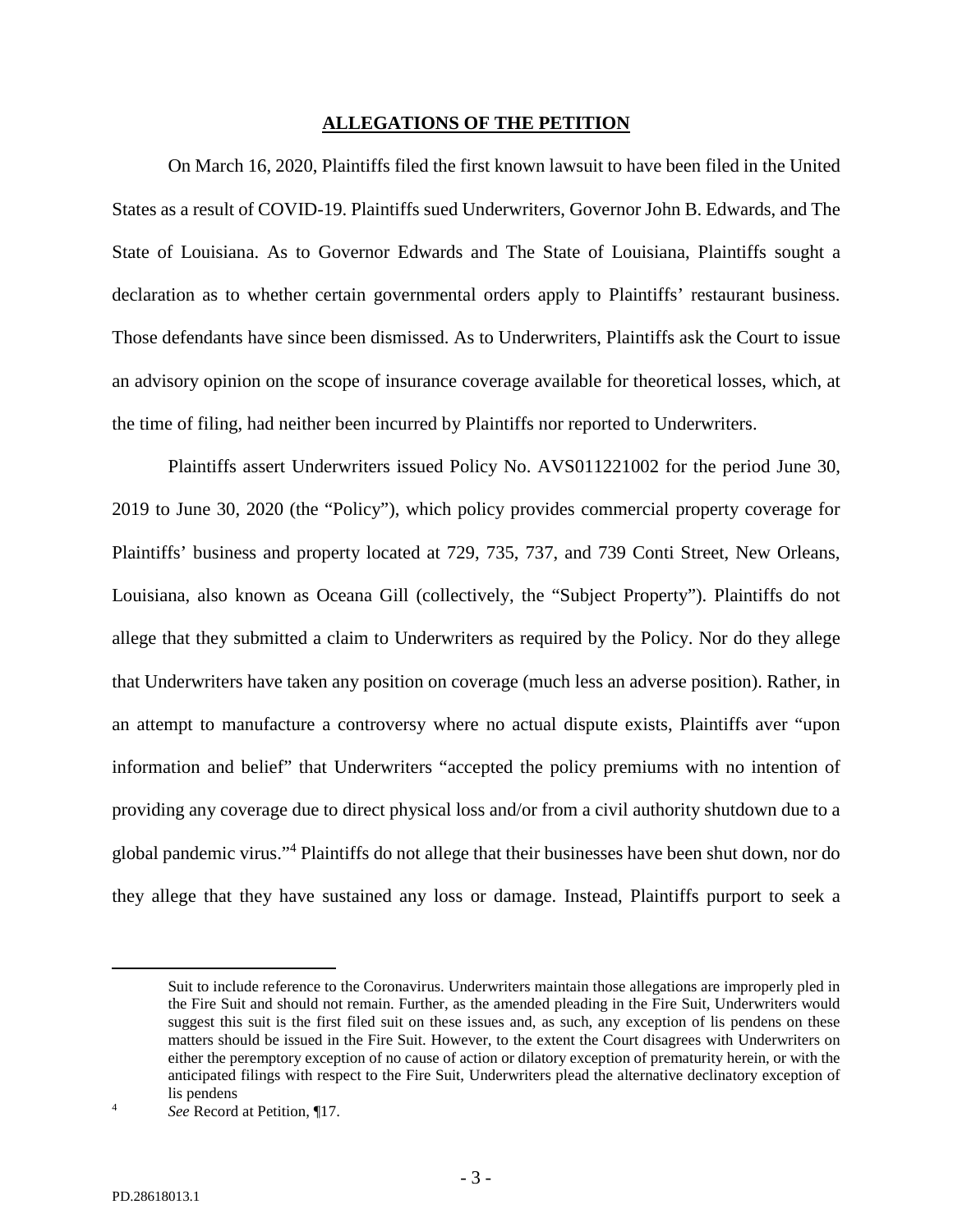declaratory judgment regarding coverage under the Policy that "will *prevent* the plaintiffs from being left without vital coverage acquired to ensure the survival of their business *should* operations cease due to a global pandemic virus and civil authorities' response."<sup>5</sup> Plaintiffs do not allege that the virus is physically present at the insured premises (or any properties within a one-mile radius of the insured premises), which might actually be relevant to the specific coverage issues presented. Instead, apropos of nothing that would bear on coverage afforded under their Policy, Plaintiffs aver that "[t]he virus is physically impacting public and private property, and physical spaces in cities around the world"<sup>[6](#page-3-1)</sup> and Plaintiffs posit that "[a]ny effort by Lloyd's to deny the reality that the virus causes physical damage and loss *would* constitute a false and potentially fraudulent misrepresentation that *could* endanger policyholders and the public."[7](#page-3-2)

Plaintiffs seek a declaratory judgment on whether a March 13, 2020 order issued by Governor Edwards and a March 15, 2020 order issued by the Mayor of New Orleans trigger "the civil authority provision" of the Policy and "to affirm that because the [P]olicy … does not contain an exclusion for a viral pandemic, the [P]olicy provides coverage to plaintiffs for any *future* civil authority shutdowns of restaurants in the New Orleans area due to physical loss from Coronavirus contamination" and that "the [P]olicy provides business income coverage *in the event* that the coronavirus has contaminated the insured premises."<sup>[8](#page-3-3)</sup> "Plaintiffs do not seek any determination of whether the Coronavirus is physically in the insured premises, amount of damages, or any other remedy besides the declaratory relief."[9](#page-3-4)

<span id="page-3-1"></span><span id="page-3-0"></span><sup>5</sup> *Id*. at ¶18 (emphasis).

<span id="page-3-2"></span><sup>6</sup> Id. at ¶20.

<span id="page-3-3"></span><sup>7</sup> *Id*. at ¶20.

<span id="page-3-4"></span><sup>8</sup> *Id*. at ¶¶34-36 (emphasis added).

<sup>9</sup> *Id*. at ¶37.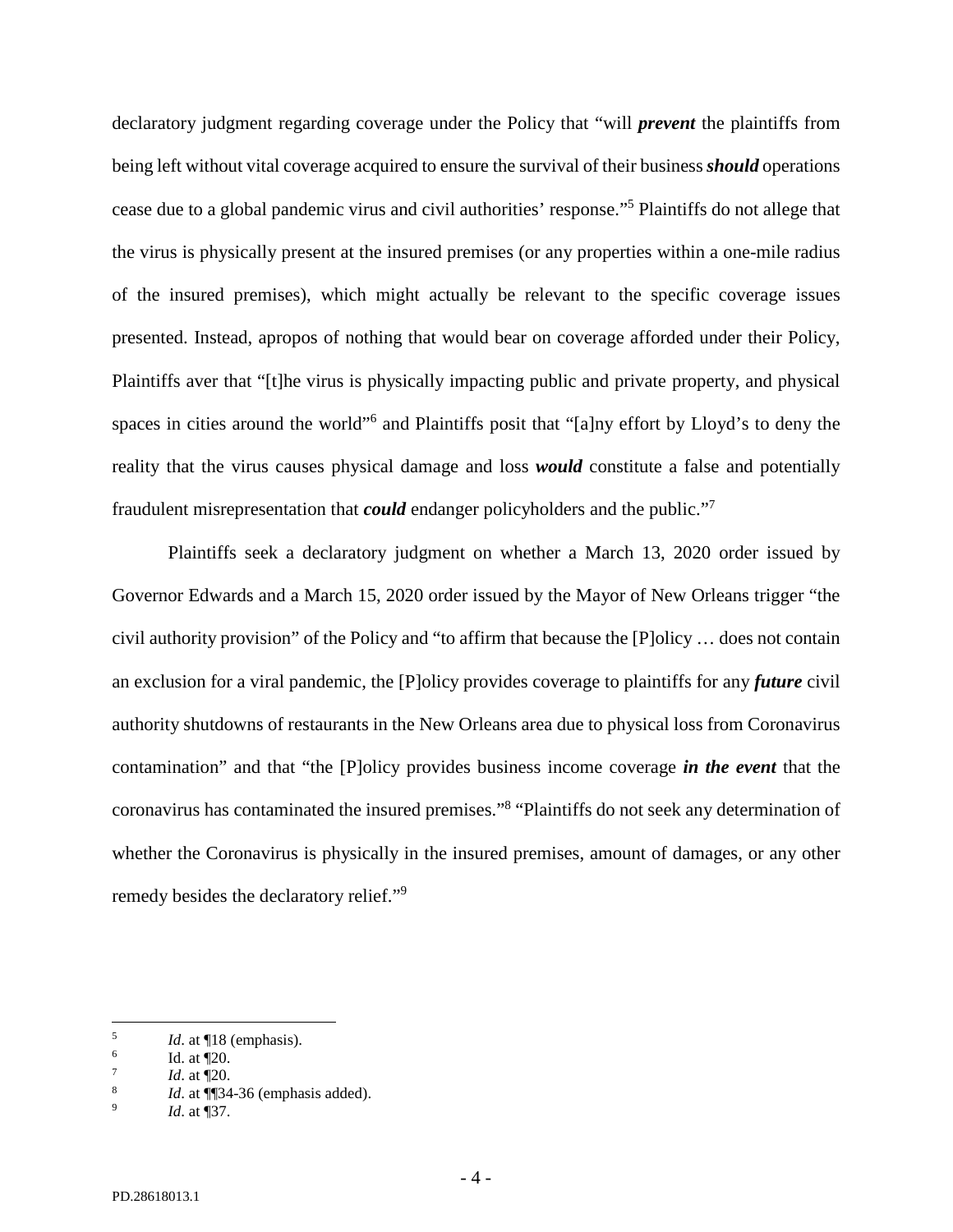# **I. THE PETITION FAILS TO ASSERT A VALID CAUSE OF ACTION AGAINST**  UNDERWRITERS BECAUSE PLAINTIFFS DO NOT ASSERT **JUSTICIABLE CONTROVERSY**

For this Honorable Court to be vested with jurisdiction, the Petition must present a justiciable controversy, i.e., an existing and substantial dispute between parties with real adverse interests. Absent an actual dispute or controversy, the court cannot be "seized of jurisdiction in the first instance," and the Court lacks jurisdiction to entertain this action for declaratory relief.<sup>[10](#page-4-0)</sup> An exception of no cause of action tests whether the Petition asserts a justiciable controversy against Underwriters.<sup>[11](#page-4-1)</sup> No evidence may be introduced to support or controvert an exception of no cause of action, and the exception is triable on the face of the Petition alone.<sup>[12](#page-4-2)</sup> The sufficiency of Plaintiffs' cause of action therefore turns on whether they may properly seek declaratory judgment based solely on the facts alleged in the Petition.

Louisiana Code of Civil Procedure Article 1871 governs declaratory judgment proceedings, providing Louisiana courts authority to "declare rights, status, and other legal relations whether or not further relief is or could be claimed." Like actions for conventional judgments, basic to the exercise of procedures for declaratory relief, the action must present a justiciable controversy.[13](#page-4-3) The Louisiana Supreme Court defined a justiciable controversy in the context of an action for declaratory relief as follows:

> A "justiciable controversy" connotes ... an existing actual and substantial dispute, as distinguished from one that is merely hypothetical or abstract, and a dispute which involves the legal relations of the parties who have real adverse interests, and upon

<span id="page-4-0"></span><sup>10</sup> *See*, *e.g., State of Louisiana v. Bd. Of Sup'rs, La. State Univ. & Agr. & Mech. Coll.*, 228 La. 951, 955-56, 84 So.2d 597, 599 (1955).

<span id="page-4-1"></span><sup>11</sup> La. C.C.P. art. 927(A)(5); *Stall v. State Farm Fire & Cas. Co*., 2008-0649 (La. App. 4 Cir. 10/29/08); 995 So.2d 670, 673; *Deutsche Bank Nat'l Tr. Co. v. McNamara*, 2017-0173 (La. App. 4 Cir. 10/18/17); 2017 La. App. LEXIS 1867, *writ denied*, 2017-1918 (La. 2/2/18); 235 So.3d 1111 (citing *Moses v. Moses*, 2015-0140, p. 3 (La. App. 4 Cir. 8/5/15); 174 So.3d 227, 229, *writ denied,* 2015-1643 (La. 10/30/15); 180 So.3d 300).

<span id="page-4-3"></span><span id="page-4-2"></span><sup>12</sup> *Deutsche Bank Nat'l Tr. Co.*, 2017 La. App. LEXIS 1867 (quoting *Moses*, 174 So.3d at 229-230).

<sup>13</sup> *Am. Waste & Pollution Control Co. v. St. Martin Par. Police Jury*, 627 So.2d 158 (La. 1993);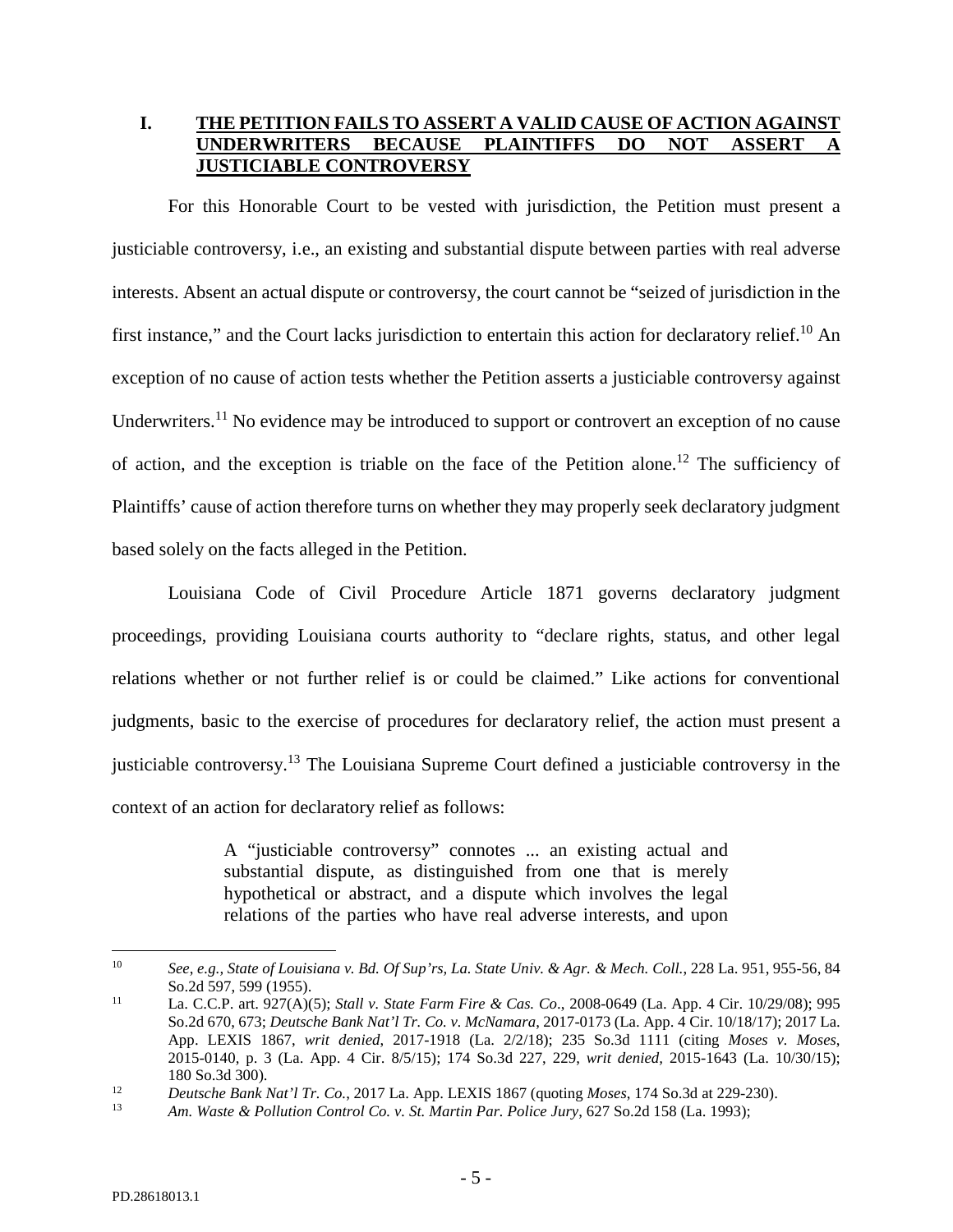which the judgment of the court may effectively operate through a decree of conclusive character. Further ... the dispute presented should be of sufficient immediacy and reality to warrant the issuance of a declaratory judgment.<sup>[14](#page-5-0)</sup>

"Without doubt, for a court to entertain an action for declaratory relief, there must be a justiciable controversy and the question presented must be real and not theoretical.[15](#page-5-1) "A court **must** refuse to entertain an action for a declaration of rights if the issue presented is based on a contingency that may or may not arise. Cases submitted for adjudication must be justiciable, ripe for decision, and not brought prematurely."[16](#page-5-2)

This action does not present a justiciable controversy. As an initial matter, Plaintiffs fail to allege the threshold requirement to state a cause of action against Underwriters: *a dispute*. The sole allegations against Underwriters are (1) that they issued the Policy; and (2) "[b]ased on information or belief" Underwriters "accepted the policy premiums with no intention of providing any coverage due to direct physical loss and/or from a civil authority shutdown due to a global pandemic virus."[17](#page-5-3) These allegations do not present a real, active dispute between the parties.

The absence of a dispute is thrown into sharp relief by considering what Plaintiffs do *not* allege. Plaintiffs do not allege (i) that they have complied with the Policy—the law between the parties—by submitting a claim;<sup>[18](#page-5-4)</sup> (ii) that Underwriters have taken any position on coverage; (iii) that their businesses have been shut down; (iv) that the coronavirus is physically present at the insured premises; or (v) that Plaintiffs have sustained an actual loss. Indeed, the Petition is devoid of the most basic elements of any actual insurance coverage dispute: an insured and an insurer

<span id="page-5-0"></span><sup>14</sup> *Abbott v. Parker*, 259 La. 279, 249 So.2d 908, 918 (1971), *appeal dismissed,* 404 U.S. 931, 92 S.Ct. 281, 30 L.Ed.2d 244 (1971).

<span id="page-5-2"></span><span id="page-5-1"></span><sup>15</sup> *Am. Waste*, 627 So.2d at 162; *Abbott*, 249 So.2d at 918.

<sup>16</sup> *Norfolk S. Corp. v. Cal. Union Ins. Co*., 2002-0369, 2002-0371 and 2002-0372 (La. App. 1 Cir. 9/12/03); 859 So.2d 167, 185 (gathering cases) (emphasis added).

<span id="page-5-4"></span><span id="page-5-3"></span><sup>&</sup>lt;sup>17</sup> Record at Petition,  $\P$ <sup>17</sup>.

<sup>18</sup> La. Civ. Code art. 1983; *Peterson v. Schimek*, 98-1712 (La. 3/2/99); 729 So.2d 1024, 1028, *rehearing denied*  (4/9/99).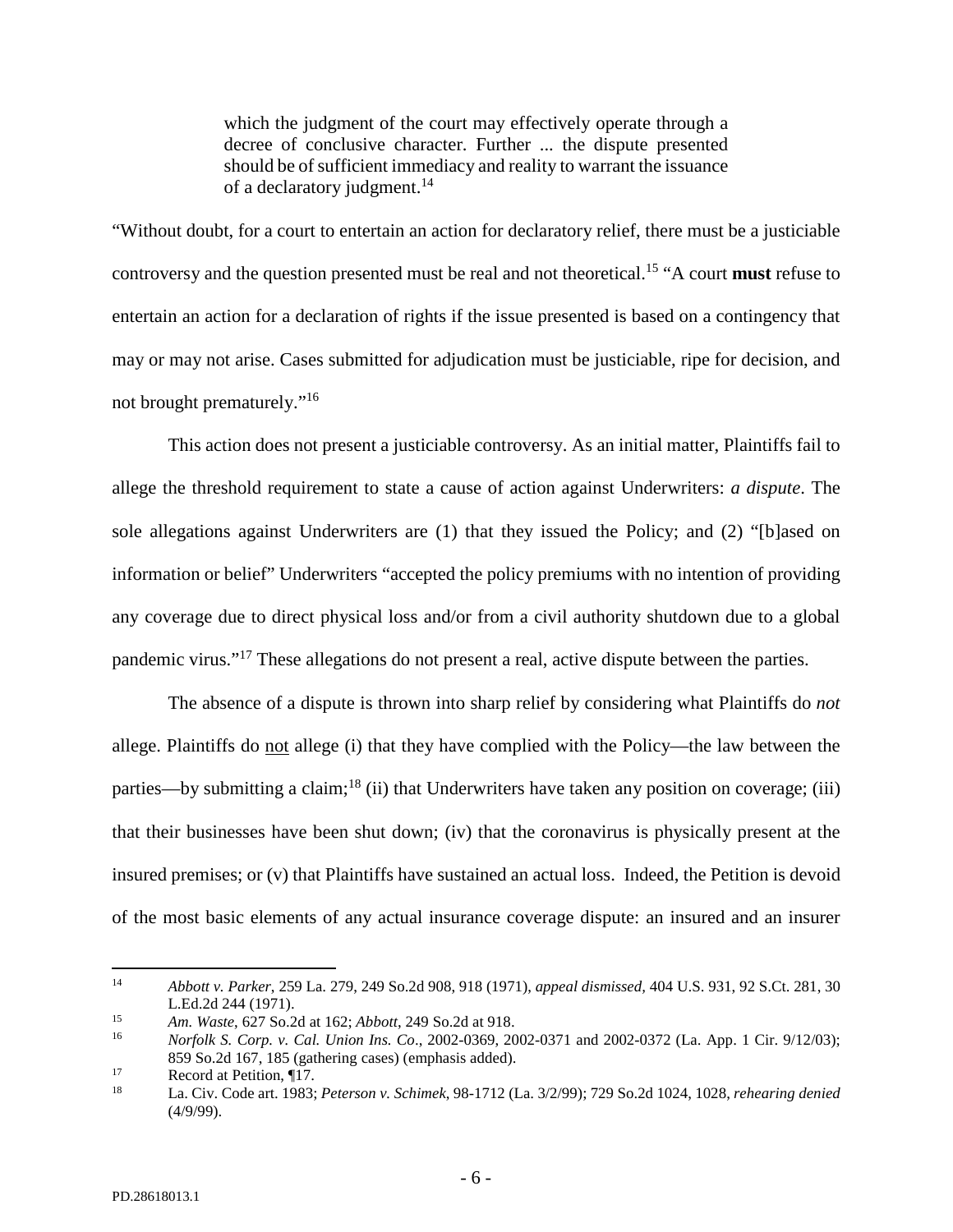taking contrary positions on coverage with a respect to a claim that has actually been submitted to the insurer for losses that have actually been sustained as the result of events that have actually occurred. In sum, the factual allegations fail to present *any* dispute between the parties, let alone an existing actual and substantial dispute which is of sufficient immediacy and reality to warrant the issuance of a declaratory judgment.

Further, even if the matter presented an active dispute between the parties, "[a] court must refuse to entertain an action for a declaration of rights if the issue presented is academic, theoretical, or based on a contingency which may or may not arise."[19](#page-6-0) Such is the case here. The contingent and theoretical nature of Plaintiffs' request is evident from the face of the Petition. Plaintiffs seek a coverage declaration that "will *prevent* the plaintiffs from being left without vital coverage … *should* operations cease due to a global pandemic virus and civil authorities' response."<sup>[20](#page-6-1)</sup> Plaintiffs ask this Court declare that the Policy would provide coverage to Plaintiffs "for any *future* civil authority shutdowns of restaurants in the New Orleans area due to physical loss from Coronavirus contamination and that the [P]olicy provides business income coverage *in the event* that the coronavirus has contaminated the insured premises."<sup>[21](#page-6-2)</sup> The highlighted words demonstrate that the questions presented are, at best, theoretical as they are contingent upon on hypothetical situations which may or may not arise, *i.e.,* whether the Subject Property becomes contaminated by the coronavirus; whether the Subject Property will be, by an unknown order, at some unknown time, closed, and whether that the theoretical shutdown will be due to coronavirus contamination within the terms required by the Policy. Moreover, this hypothetical controversy is

<span id="page-6-0"></span><sup>19</sup> *America Waste*, 627 So. 2d at 162; *See also, e.g., Fontaine v. Jackson Brewery Marketplace*, 2002-2337 (La. App. 4 Cir. 5/7/03); 847 So.2d 674 (affirming dismissal of declaratory judgment action where, as here, a factual contingency rendered any decision of the court necessarily advisory).

<span id="page-6-2"></span><span id="page-6-1"></span><sup>&</sup>lt;sup>20</sup> *Id.* at ¶18 (emphasis).

Record at Petition, ¶37 (emphasis added).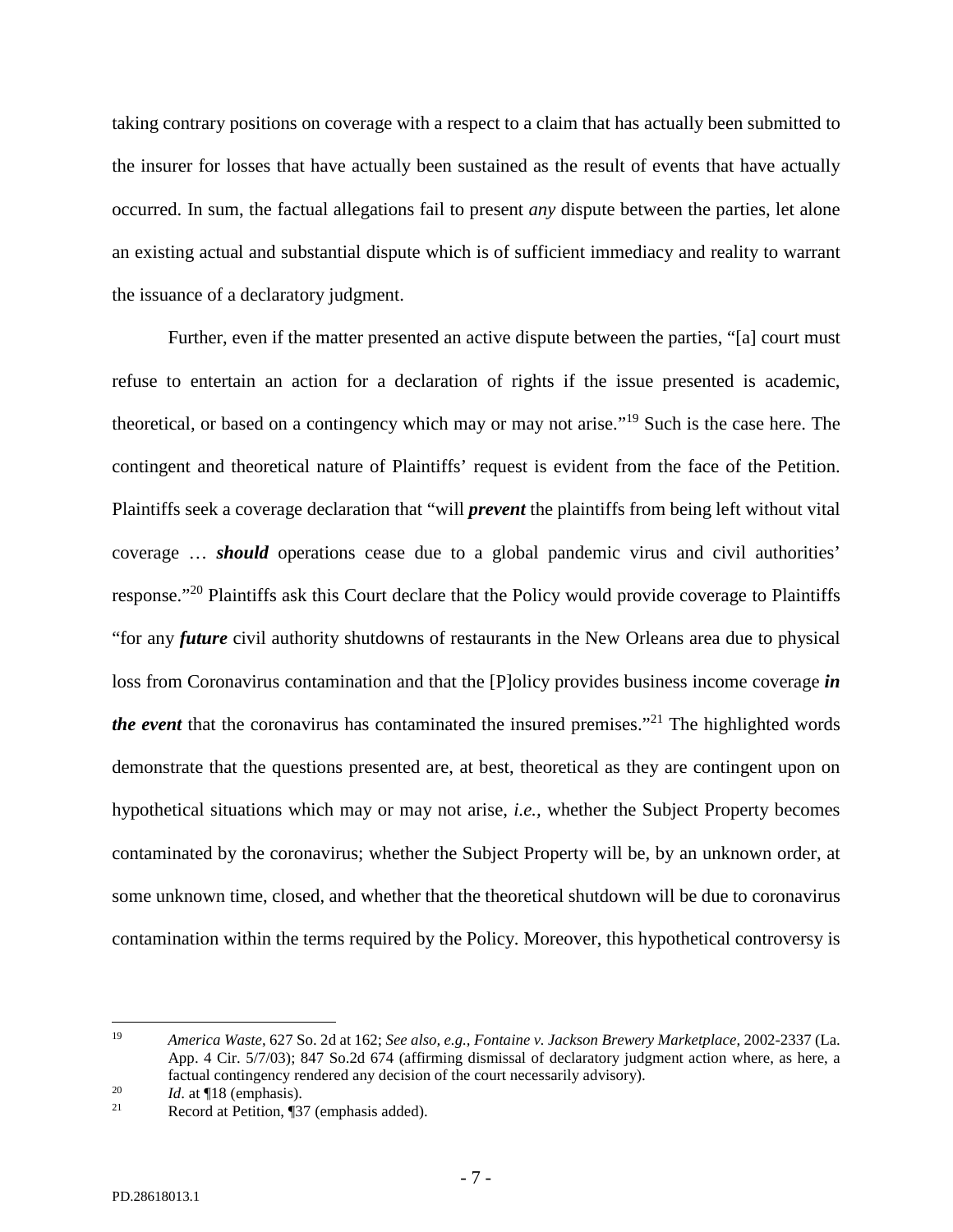predicated on contingencies that may well be cured by further action of Underwriters, Plaintiffs, or the fluidity of the situation. Any ruling based on these hypothetical facts and theoretical future events would necessarily be advisory, which Louisiana law prohibits.**[22](#page-7-0)**

# **II. THE COURT SHOULD DECLINE TO RENDER DECLARATORY JUDGMENT AS THE RELIEF SOUGHT IS PREMATURE**

Plaintiffs' demand for a declaration of rights under the Policy is also premature and "shall be dismissed" under La. C.C.P. art. 933. The dilatory exception of prematurity tests whether the cause of action has matured to the point where it is ripe for judicial determination.<sup>[23](#page-7-1)</sup> A suit is premature when it is brought before the right to enforce the claim sued upon has accrued.<sup>[24](#page-7-2)</sup> Prematurity is determined by the facts existing at the time the suit is filed.<sup>[25](#page-7-3)</sup> Evidence may be introduced to support a dilatory exception of prematurity when the grounds do not appear from the petition.[26](#page-7-4) When an action is premised on a claim before the right to enforce that claim has accrued, the action shall be dismissed as premature. $27$ 

<span id="page-7-0"></span><sup>&</sup>lt;sup>22</sup> While Underwriters acknowledge that declaratory judgment actions are commonly used in Louisiana to settle disputes over insurance coverage, such declaratory actions typically involve an insurer's duty to provide a defense to its insured under liability policies. The instant matter is distinguishable from typical declaratory judgment actions in that Plaintiffs do not claim to have suffered, or that they will suffer, damages as a result of any action by the insurer (i.e., that the event that triggers the obligation under the policy has actually occurred). *See,e.g.,W. World Ins. Co. v. Paradise Pools & Spas*, 93-0723 (La. App. 5 Cir. 2/23/94); 633 So.2d 790, 793 (overturning trial court's refusal to issue declaratory judgment in matter seeking a determination on duty to defend because it would remove uncertainty and a determination of no coverage because it would terminate the litigation as to the insurer); *Hadley v. Centex Landis Constr. Co., Inc.*, 2007-0915 c/w 2007- 0916 (La. App. 4 Cir. 7/23/08); 990 So.2d 68; *Poynter v. Fidelity & Casualty Company of New York*, 140 So.2d 42 (La. App 3 Cir. 1962) (wherein an insured sought a declaratory judgment that its liability insurer had a duty to defend him under a liability policy. The court found that the insured had successfully pleaded a valid cause of action for a declaratory judgment because he alleged: (i) a written contract of liability insurance; (ii) that he had been sued on a liability covered by the policy; and (iii) that his insurer had refused to defend him against the lawsuit).

<span id="page-7-2"></span><span id="page-7-1"></span><sup>&</sup>lt;sup>23</sup> *Williamson v. Hospital Service Dist. No. 1 of Jefferson,* 2004-0451 (La. 12/1/04); 888 So.2d 782, 785.<br><sup>24</sup> *Houghton v. Our Lady of the Lake Hospital* 2003-0135 (La. App. 1 Cir. 7/16/03): 850 So.2d 103, 10

<span id="page-7-3"></span><sup>&</sup>lt;sup>24</sup> *Houghton v. Our Lady of the Lake Hosp., Inc.,* 2003-0135 (La. App. 1 Cir. 7/16/03); 859 So.2d 103, 106.<br><sup>25</sup>

<span id="page-7-4"></span><sup>25</sup> *See, id.*

<span id="page-7-5"></span><sup>&</sup>lt;sup>26</sup> *See*, La. C.C.P. art. 930.

<sup>27</sup> *See,* La. C.C.P. art. 423.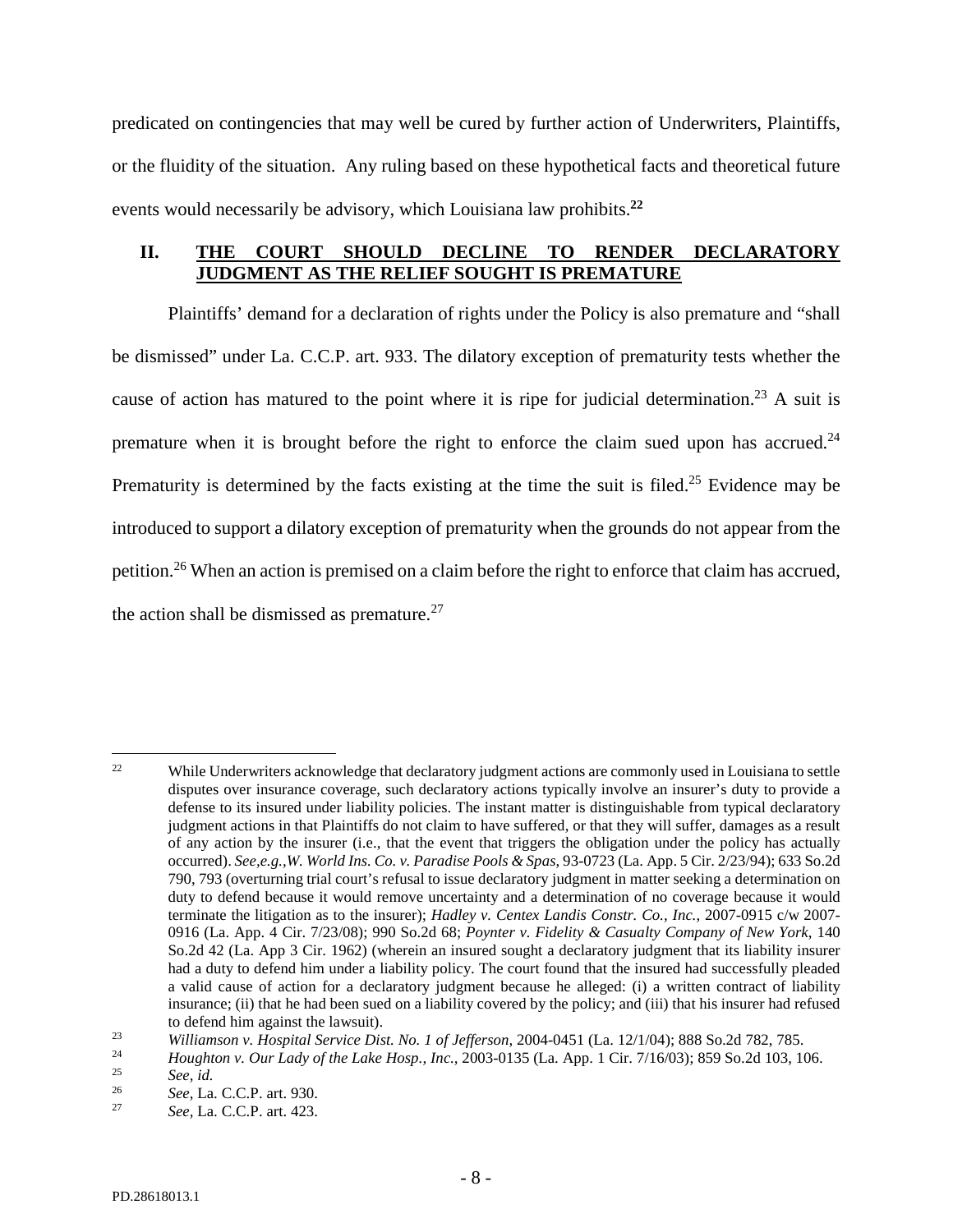This action is premature because it seeks a declaration of coverage with respect to a hypothetical insurance claim for losses that have not yet (and may never) be sustained as a result of future events that have not yet (and may never) actually occur. It is axiomatic that before this Court or any court can be called upon to adjudicate coverage, the events giving rise to an actual claim must have actually occurred. Moreover, the right to seek a determination of coverage under the Policy does not accrue until such time as an actual claim is submitted and the insurer makes an adverse coverage determination. The relationship between the parties arises from the Policy. An insurance policy is a conventional obligation that constitutes the law between the insured and insurer, and the agreement governs the nature of their relationship.<sup>[28](#page-8-0)</sup> The Policy requires, *inter alia*, that the insured give Underwriters prompt notice of the direct physical loss or damage and, as soon as possible, give Underwriters a description of how, when, and where the direct physical loss or damage occurred.<sup>[29](#page-8-1)</sup> Here, Plaintiffs filed this action without first satisfying the loss reporting obligations imposed upon Plaintiffs under their insurance contract and without affording Underwriters the opportunity to investigate the claim and make a coverage determination. Until Plaintiffs perform their obligations under the Policy—and until the events upon which Plaintiffs' claim is predicated actually occur—the suit is premature and should be dismissed pursuant to La. C.C.P. art. 926(1) and La. C.C.P. art. 933(A).

<span id="page-8-0"></span><sup>28</sup> La. C.C. art. 1983; *Peterson,* 729 So.2d at 1028.

<span id="page-8-1"></span><sup>29</sup> *See*, Policy No. AVS011221002, attached hereto as Exhibit "1," at Building and Personal Property Coverage Form (Form CP 00 10 10 12) at pp. 10-11 and Business Income (and Extra Expense) Coverage Form (Form CP 00 30 10 12) at p.5.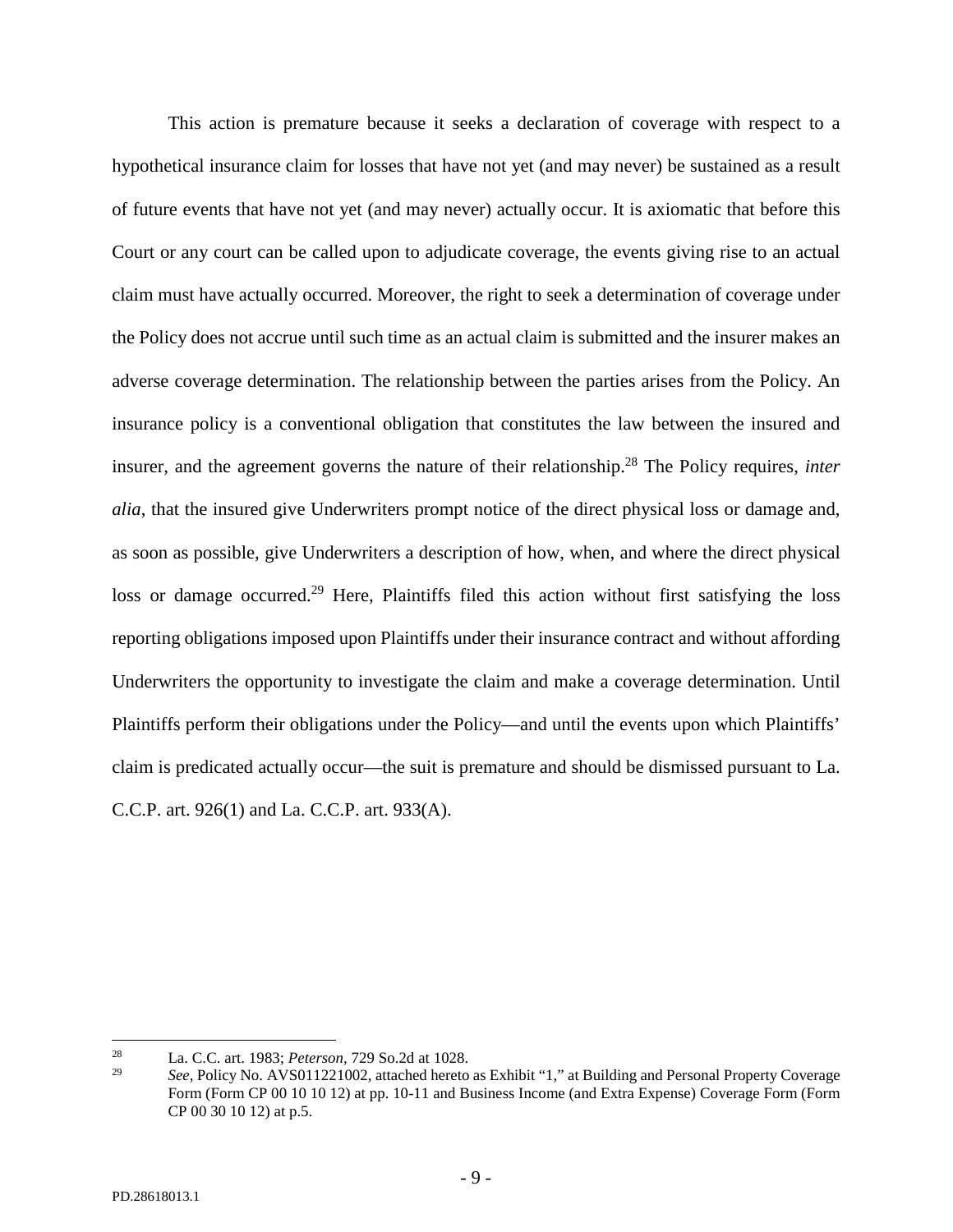# **III. ALTERNATIVELY, THE COURT SHOULD REFUSE TO RENDER DECLARATORY JUDGMENT BECAUSE THE JUDGMENT WOULD NOT TERMINATE THE UNCERTAINTY GIVING RISE TO THE PROCEEDING**

Alternatively, this Honorable Court should exercise its discretion and decline to render the premature declaratory judgment sought by Plaintiffs because any judgment rendered in this case would not terminate the uncertainty or (hypothetical) controversy giving rise to this proceeding. Louisiana Code of Civil Procedure Article 1876 provides that a trial court "may refuse to render a declaratory judgment or decree where such judgment or decree, if rendered, would not terminate the uncertainty or controversy giving rise to the proceeding." "A trial court must render declaratory judgment where such judgment would terminate uncertainty or controversy giving rise to proceeding; however, within its sound discretion, it may choose or refuse to render declaratory judgment which would not terminate such uncertainty."<sup>[30](#page-9-0)</sup>

Plaintiffs are asking this Court to render a declaratory judgment premised on the hypothetical theory that Plaintiffs may, or may not, sustain an unknown loss in the future as a result of events that may, or may not, occur. Rendering a judgment based on facts that do not yet exist will not resolve any (hypothetical) controversy. Unless and until Plaintiffs actually submit a claim for an actual loss sustained as a result of actual events, there can be no definitive adjudication of coverage under the Policy. Any judgment issued now—based on incomplete, unresolved, and hypothetical facts—would only serve to foster uncertainty, sow confusion, and potentially result in significant prejudice to the parties.

<span id="page-9-0"></span><sup>30</sup> *In re Interment of LoCicero*, 2005-1051 (La. App. 4 Cir. 05/26/06); 933 So.2d 883, 886 (*citing Morial v. Guste*, 365 So.2d 289 (La.App. 4 Cir. 11/8/1978)).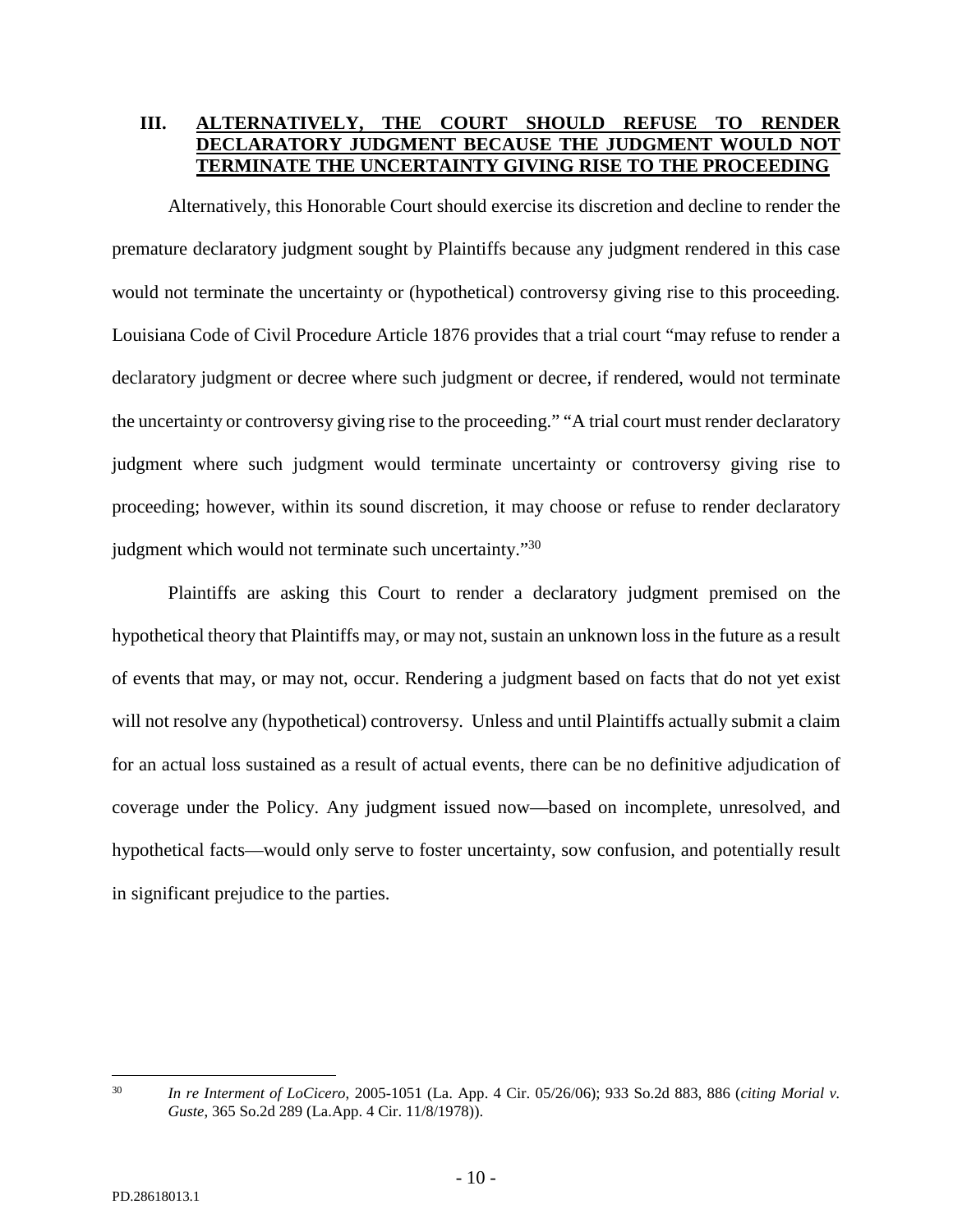# **IV. ALTERNATIVELY, IF THE COURT SUSTAINS THAT PLAINTIFFS' AIMS HEREIN ARE ALSO PROPERLY UNDERWRITERS SEEK A DECLINATORY EXCEPTION OF LIS PENDENS.**

Plaintiffs have pending another suit related to a wholly separate loss, *Cajun Conti LLC, Cajun Cuisine 1 LLC, and Cajun Cuisine LLC d/b/a Oceana Grill vs. Certain Underwriters at Lloyd's, London and Kenneth Jones,* Suit No. 2019-11354, Section 13, Civil District for the Parish of Orleans, State of Louisiana ("Fire Suit"). However, at the time this action was filed, the Fire Suit had no reference to the issues raised in this matter. Via Second Supplemental and Amending Petition for Damages and Declaratory Judgment,<sup>[31](#page-10-0)</sup> Plaintiffs amended the Fire Suit to include reference to the Coronavirus. Underwriters maintain those allegations are improperly pled in the Fire Suit and should not remain. Further, as the amended pleading in the Fire Suit was the first reference to the Coronarvirus, Underwriters would suggest this suit is the first filed suit on these issues under La. C.C.P. art. 531 and, as such, any exception of lis pendens on these matters should be issued in the Fire Suit dismissing therein any such claims. However, to the extent the Court disagrees with Underwriters on either the peremptory exception of no cause of action or dilatory exception of prematurity herein, or with the anticipated filings with respect to the Fire Suit, Underwriters plead the alternative declinatory exception of lis pendens. Underwriters must emphasize that they do not believe the claims asserted herein to be properly pled in the Fire Suit and this declinatory exception is only pled in the extreme alternative.

## **CONCLUSION**

For the foregoing reasons, Underwriters respectfully urge the Court to sustain their Peremptory Exception of No Cause of Action, Dilatory Exception of Prematurity and

<span id="page-10-0"></span><sup>&</sup>lt;sup>31</sup> Second Supplemental and Amending Petition for Damages and Declaratory Judgment, attached herein as Ex. "2".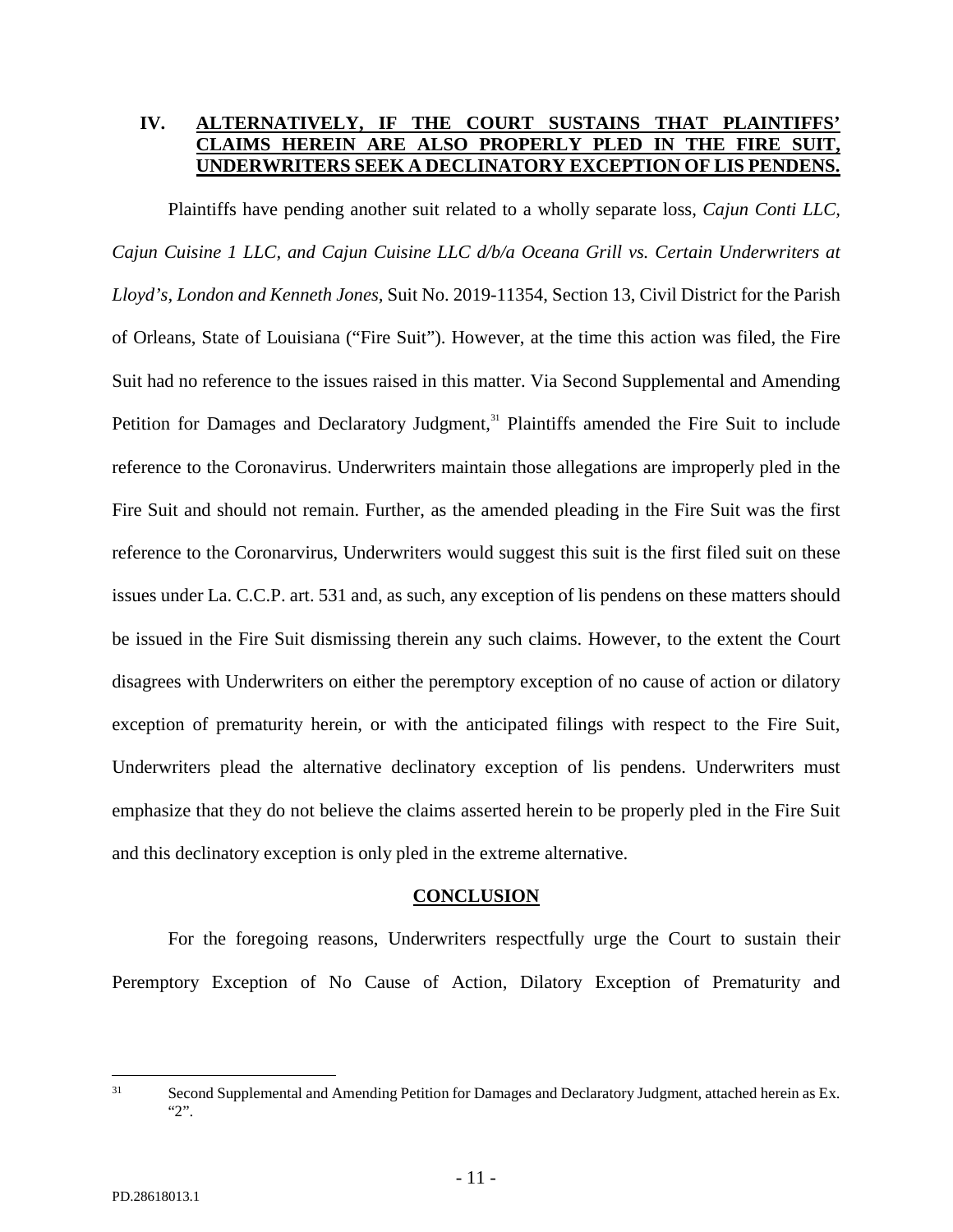Precautionary Declinatory Exception of Lis Pendens and dismiss the Petition for Declaratory Judgment.

Respectfully submitted,

# **PHELPS DUNBAR LLP**

BY:

Virginia Y. Dodd, Bar Roll No. 25275 Heather S. Duplantis, Bar Roll No. 30294 Kevin W. Welsh, Bar Roll No. 35380 II City Plaza | 400 Convention Street, Suite 1100 Baton Rouge, Louisiana 70802-5618 Telephone: 225-346-0285 Facsimile: 225-381-9197 Email: Ginger.Dodd@phelps.com Heather.Duplantis@phelps.com Kevin.Welsh@phelps.com

-and-

Allen Miller, Bar No. 26423 Thomas H. Peyton, Bar No. 32635 365 Canal Street, Suite 2000 New Orleans, Louisiana 70130-6534 Telephone: 504-566-1311 Facsimile: 504-568-9130 E-mail: Allen.Miller@phelps.com Thomas.Peyton@phelps.com

**ATTORNEYS FOR DEFENDANTS, CERTAIN UNDERWRITERS AT LLOYD'S, LONDON SUBSCRIBING TO POLICY NO. AVS011221002**